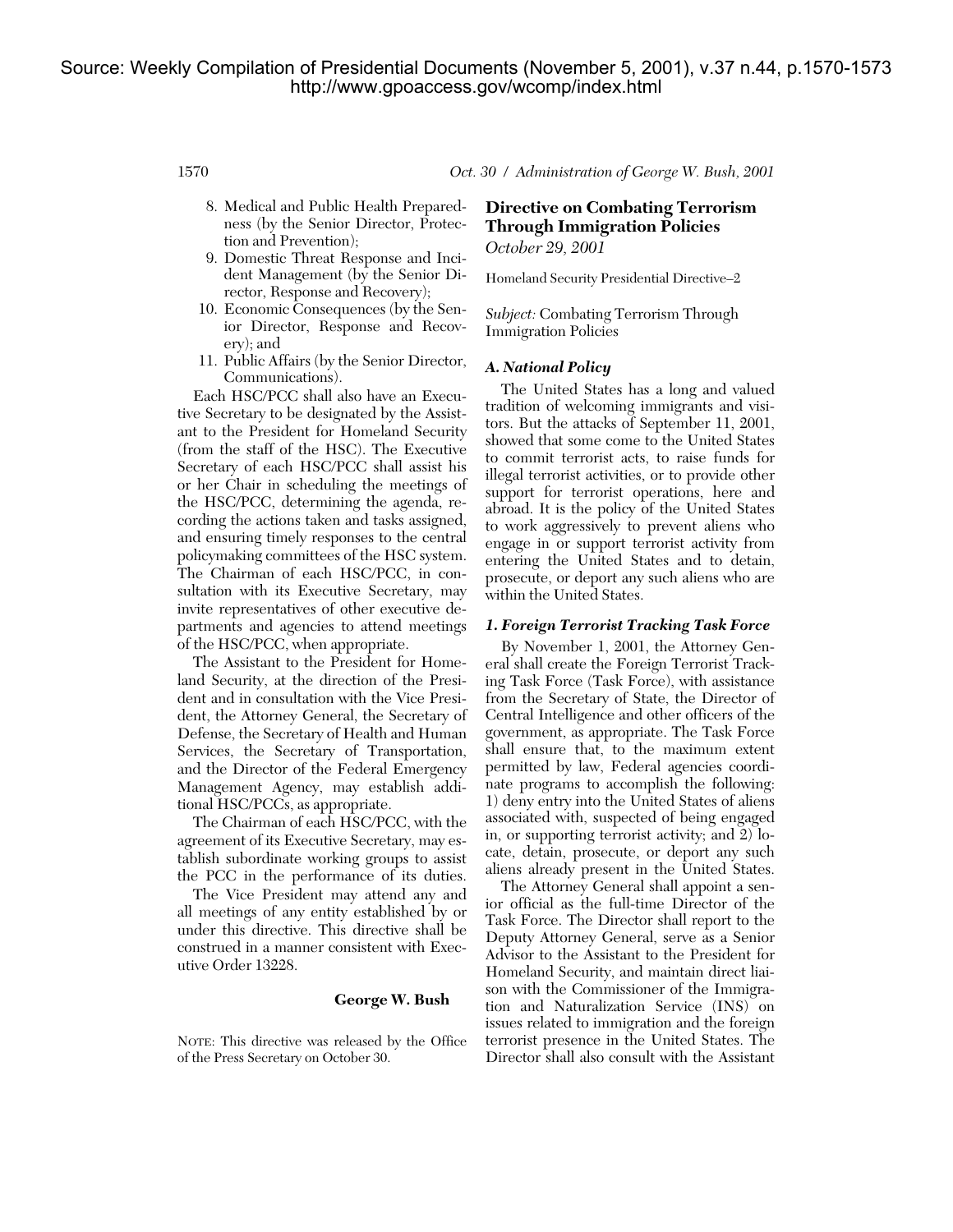#### *Administration of George W. Bush, 2001 / Oct. 30* 1571

Secretary of State for Consular Affairs on issues related to visa matters.

The Task Force shall be staffed by expert personnel from the Department of State, the INS, the Federal Bureau of Investigation, the Secret Service, the Customs Service, the Intelligence Community, military support components, and other Federal agencies as appropriate to accomplish the Task Force's mission.

The Attorney General and the Director of Central Intelligence shall ensure, to the maximum extent permitted by law, that the Task Force has access to all available information necessary to perform its mission, and they shall request information from State and local governments, where appropriate.

With the concurrence of the Attorney General and the Director of Central Intelligence, foreign liaison officers from cooperating countries shall be invited to serve as liaisons to the Task Force, where appropriate, to expedite investigation and data sharing.

Other Federal entities, such as the Migrant Smuggling and Trafficking in Persons Coordination Center and the Foreign Leads Development Activity, shall provide the Task Force with any relevant information they possess concerning aliens suspected of engaging in or supporting terrorist activity.

## *2. Enhanced INS and Customs Enforcement Capability*

The Attorney General and the Secretary of the Treasury, assisted by the Director of Central Intelligence, shall immediately develop and implement multi-year plans to enhance the investigative and intelligence analysis capabilities of the INS and the Customs Service. The goal of this enhancement is to increase significantly efforts to identify, locate, detain, prosecute or deport aliens associated with, suspected of being engaged in, or supporting terrorist activity within the United States.

The new multi-year plans should significantly increase the number of Customs and INS special agents assigned to Joint Terrorism Task Forces, as deemed appropriate by the Attorney General and the Secretary of the Treasury. These officers shall constitute new positions over and above the existing on-duty special agent forces of the two agencies.

#### *3. Abuse of International Student Status*

The United States benefits greatly from international students who study in our country. The United States Government shall continue to foster and support international students.

The Government shall implement measures to end the abuse of student visas and prohibit certain international students from receiving education and training in sensitive areas, including areas of study with direct application to the development and use of weapons of mass destruction. The Government shall also prohibit the education and training of foreign nationals who would use such training to harm the United States or its Allies.

The Secretary of State and the Attorney General, working in conjunction with the Secretary of Education, the Director of the Office of Science and Technology Policy, the Secretary of Defense, the Secretary of Energy, and any other departments or entities they deem necessary, shall develop a program to accomplish this goal. The program shall identify sensitive courses of study, and shall include measures whereby the Department of State, the Department of Justice, and United States academic institutions, working together, can identify problematic applicants for student visas and deny their applications. The program shall provide for tracking the status of a foreign student who receives a visa (to include the proposed major course of study, the status of the individual as a full-time student, the classes in which the student enrolls, and the source of the funds supporting the student's education).

The program shall develop guidelines that may include control mechanisms, such as limited duration student immigration status, and may implement strict criteria for renewing such student immigration status. The program shall include guidelines for exempting students from countries or groups of countries from this set of requirements.

In developing this new program of control, the Secretary of State, the Attorney General, and the Secretary of Education shall consult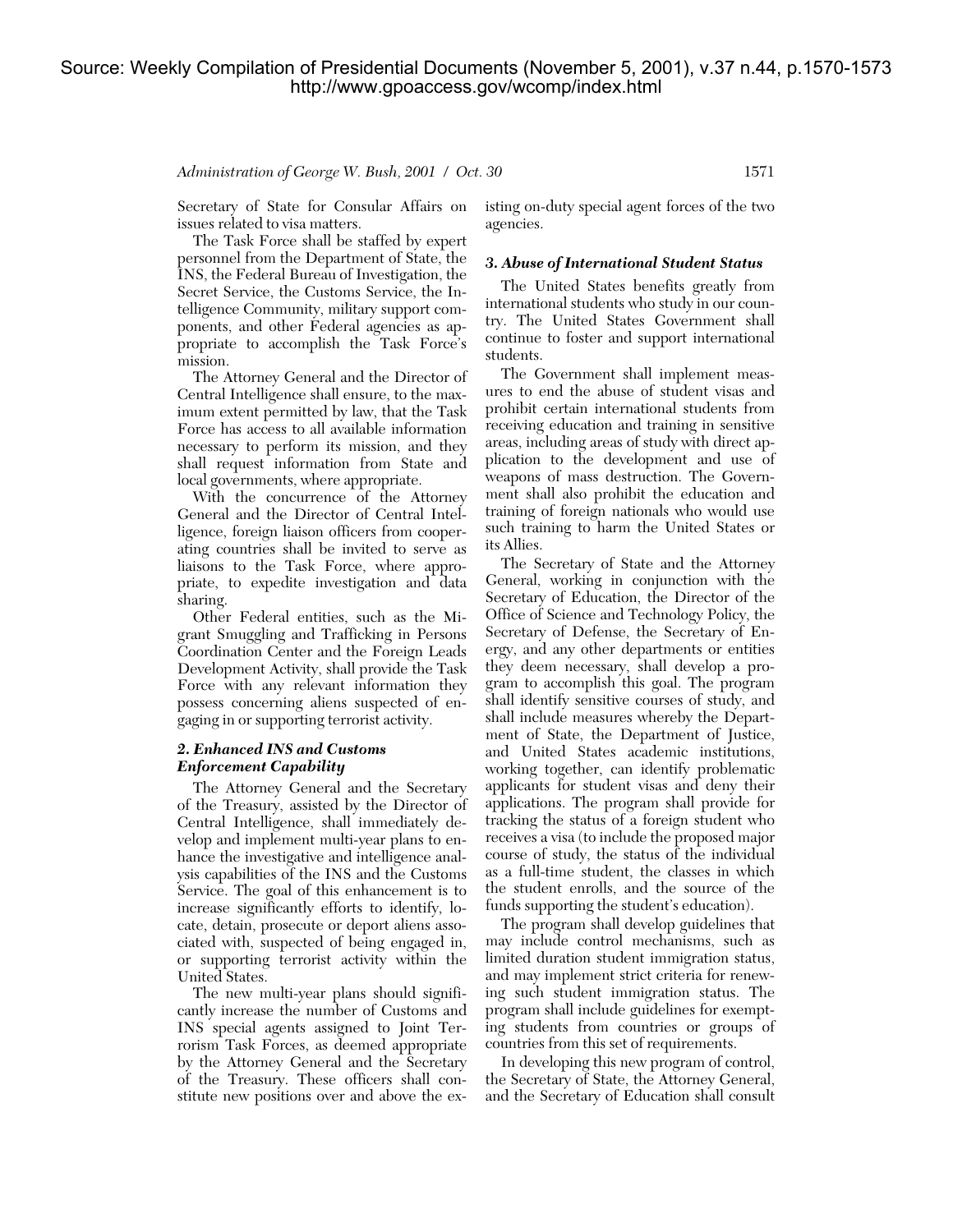with the academic community and other interested parties. This new program shall be presented through the Homeland Security Council to the President within 60 days.

The INS, in consultation with the Department of Education, shall conduct periodic reviews of all institutions certified to receive nonimmigrant students and exchange visitor program students. These reviews shall include checks for compliance with record keeping and reporting requirements. Failure of institutions to comply may result in the termination of the institution's approval to receive such students.

## *4. North American Complementary Immigration Policies*

The Secretary of State, in coordination with the Secretary of the Treasury and the Attorney General, shall promptly initiate negotiations with Canada and Mexico to assure maximum possible compatibility of immigration, customs, and visa policies. The goal of the negotiations shall be to provide all involved countries the highest possible level of assurance that only individuals seeking entry for legitimate purposes enter any of the countries, while at the same time minimizing border restrictions that hinder legitimate trans-border commerce.

As part of this effort, the Secretaries of State and the Treasury and the Attorney General shall seek to substantially increase sharing of immigration and customs information. They shall also seek to establish a shared immigration and customs control database with both countries. The Secretary of State, the Secretary of the Treasury, and the Attorney General shall explore existing mechanisms to accomplish this goal and, to the maximum extent possible, develop new methods to achieve optimal effectiveness and relative transparency. To the extent statutory provisions prevent such information sharing, the Attorney General and the Secretaries of State and the Treasury shall submit to the Director of the Office of Management and Budget proposed remedial legislation.

## *5. Use of Advanced Technologies for Data Sharing and Enforcement Efforts*

The Director of the OSTP, in conjunction with the Attorney General and the Director

## 1572 *Oct. 30 / Administration of George W. Bush, 2001*

of Central Intelligence, shall make recommendations about the use of advanced technology to help enforce United States immigration laws, to implement United States immigration programs, to facilitate the rapid identification of aliens who are suspected of engaging in or supporting terrorist activity, to deny them access to the United States, and to recommend ways in which existing government databases can be best utilized to maximize the ability of the government to detect, identify, locate, and apprehend potential terrorists in the United States. Databases from all appropriate Federal agencies, state and local governments, and commercial databases should be included in this review. The utility of advanced data mining software should also be addressed. To the extent that there may be legal barriers to such data sharing, the Director of the OSTP shall submit to the Director of the Office of Management and Budget proposed legislative remedies. The study also should make recommendations, propose timelines, and project budgetary requirements.

The Director of the OSTP shall make these recommendations to the President through the Homeland Security Council within 60 days.

## *6. Budgetary Support*

The Office of Management and Budget shall work closely with the Attorney General, the Secretaries of State and of the Treasury, the Assistant to the President for Homeland Security, and all other appropriate agencies to review the budgetary support and identify changes in legislation necessary for the implementation of this directive and recommend appropriate support for a multiyear program to provide the United States a robust capability to prevent aliens who engage in or support terrorist activity from entering or remaining in the United States or the smuggling of implements of terrorism into the United States. The Director of the Office of Management and Budget shall make an interim report through the Homeland Security Council to the President on the recommended program within 30 days, and